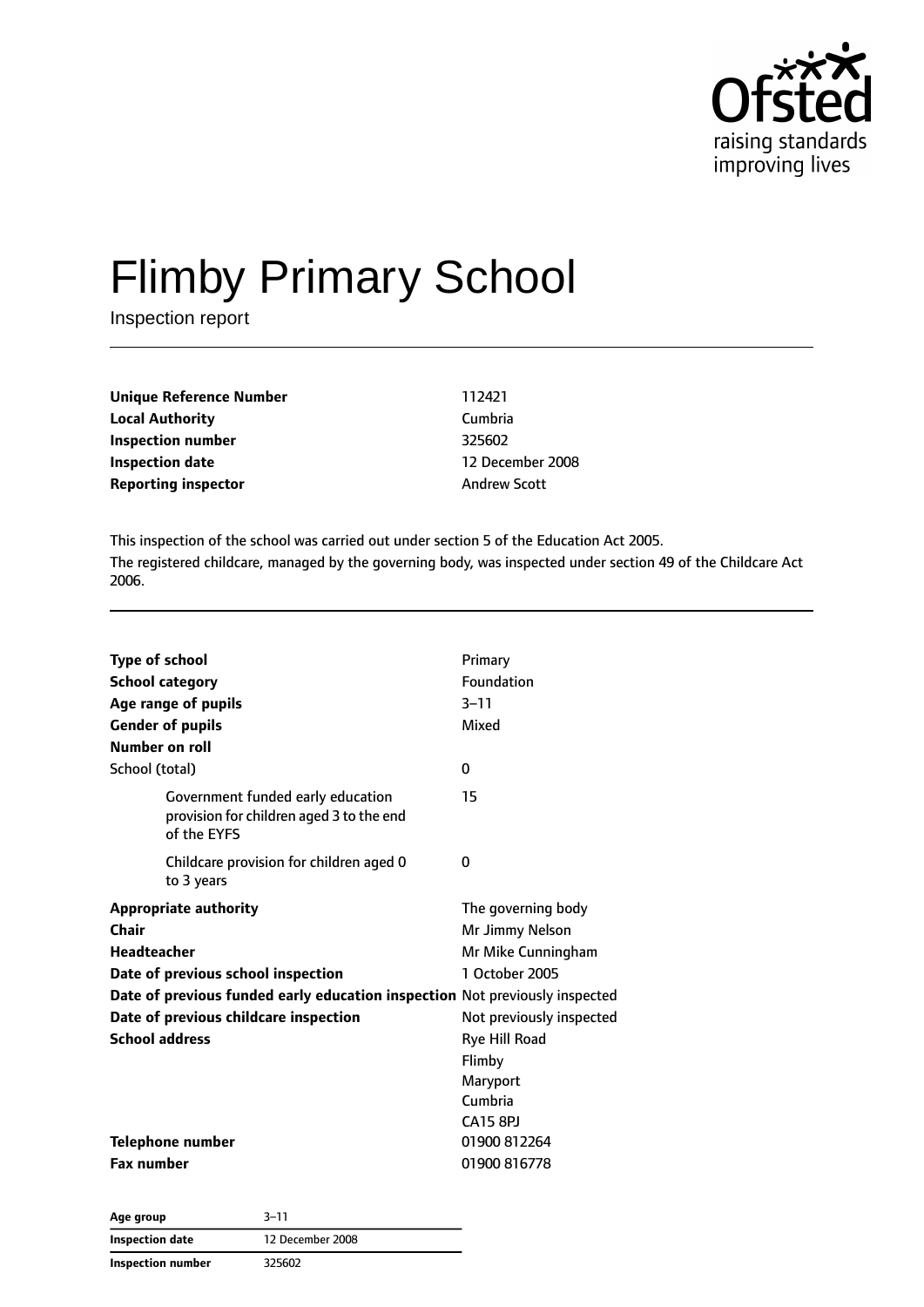.

<sup>©</sup> Crown copyright 2008

Website: www.ofsted.gov.uk

This document may be reproduced in whole or in part for non-commercial educational purposes, provided that the information quoted is reproduced without adaptation and the source and date of publication are stated.

Further copies of this report are obtainable from the school. Under the Education Act 2005, the school must provide a copy of this report free of charge to certain categories of people. A charge not exceeding the full cost of reproduction may be made for any other copies supplied.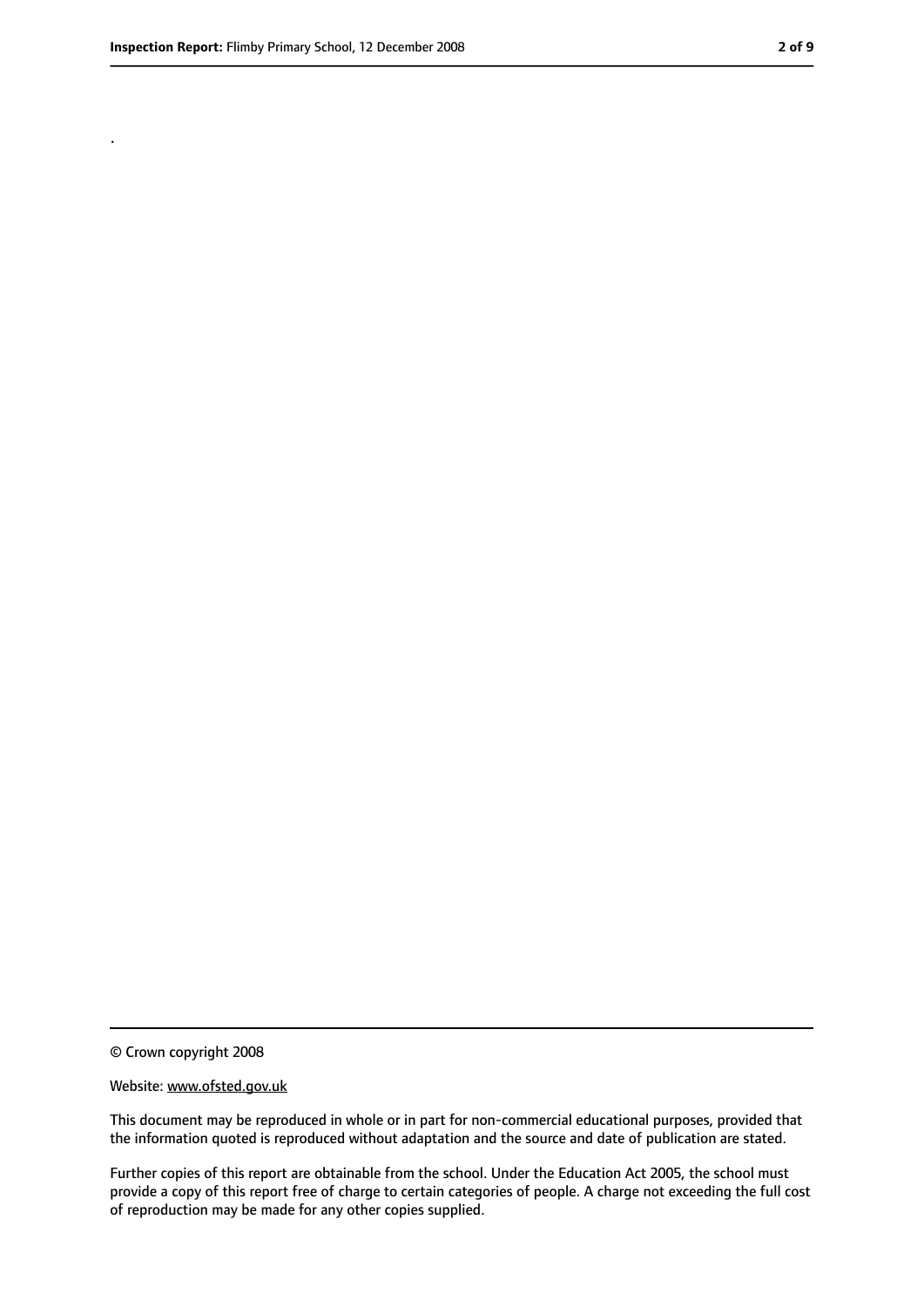# **Introduction**

The inspection was carried out by two Additional Inspectors, who evaluated the overall effectiveness of the school and investigated the following issues:

- the achievement by children in the Early Years Foundation Stage (EYFS)
- the achievement of boys and more able pupils
- the effectiveness of the school's development planning.

Evidence was gathered from observations of lessons, analyses of pupils' work, performance data, parents' questionnaires and the school's documentation, and from discussions with pupils, staff and governors. Other aspects of the school's work were not investigated in detail, but the inspectors found no evidence to suggest that the school's own assessments, as given in its self-evaluation, were not justified, and these have been included where appropriate in this report.

### **Description of the school**

This is a small school in a coastal village which has considerable social and economic disadvantage. Almost all pupils come from White British families. The proportion of pupils with learning difficulties and/or disabilities is above average. The school has gained several awards, including the Healthy Schools Award and the Activemark for sport.

#### **Key for inspection grades**

| Grade 1 | Outstanding  |
|---------|--------------|
| Grade 2 | Good         |
| Grade 3 | Satisfactory |
| Grade 4 | Inadequate   |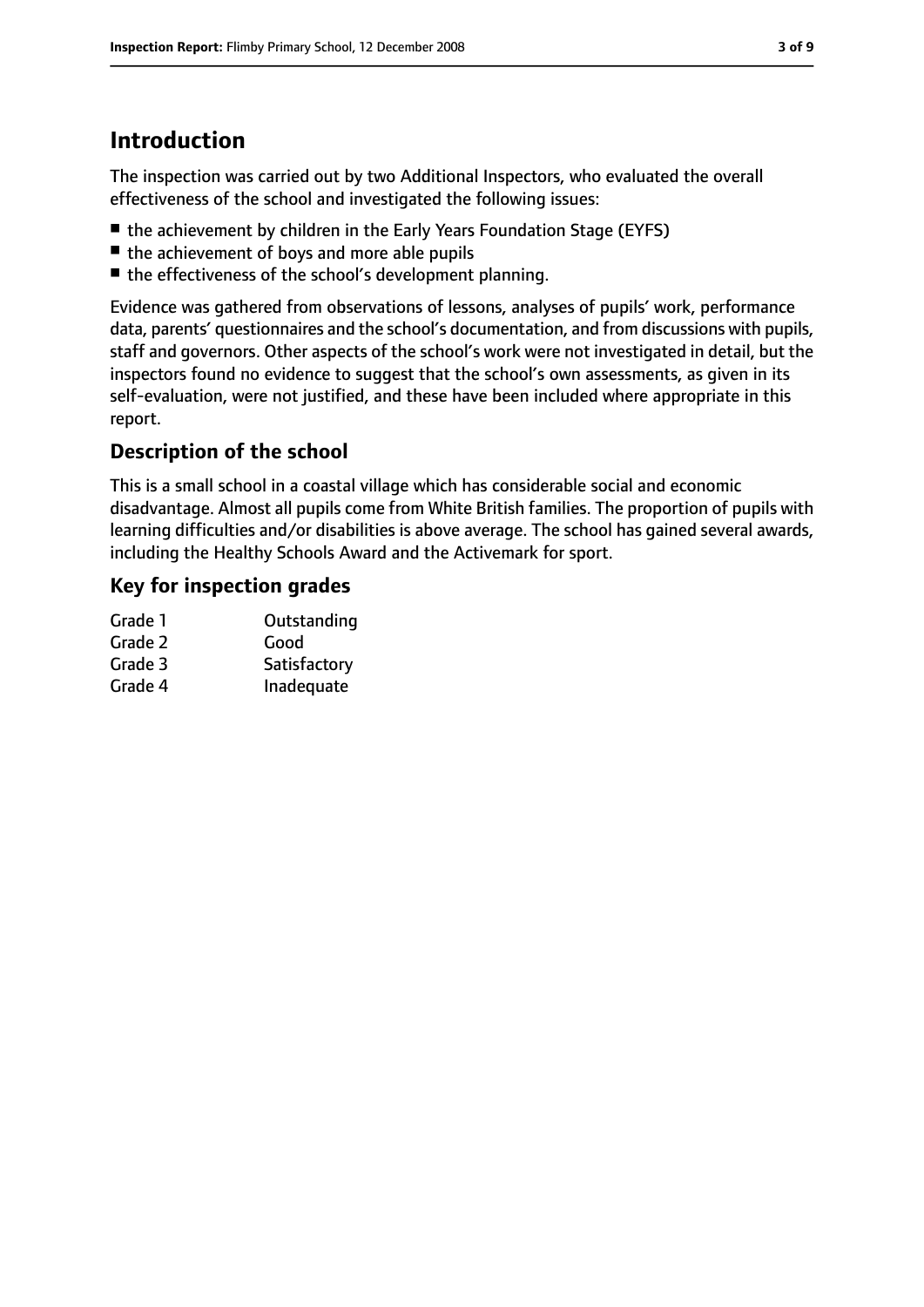## **Overall effectiveness of the school**

#### **Grade: 2**

This is a good school. All staff are strongly committed to pupils' welfare and this is at the forefront of their thoughts and actions. Pupils rightly feel secure and valued in school, so they relax and enjoy their learning. They get off to a particularly good start in the EYFS. The school has lost a little momentum in recent years but has recovered well and there is every sign that it is now in a good position to improve further.

Pupils enter with skills and knowledge that are well below those expected of three-years-olds and leave at Year 6 with standards that are broadly average. They achieve well overall. In Key Stage 1, standards dropped for a while and were quite low in all subjects. Following a concerted effort, standards were much better in 2008, although still below average. Standards in Key Stage 2 have tended to be average. Year 6 national test results dipped in 2008 because this year group had particularly low standards when they were in Year 2. The progress of these pupils was good over time, nevertheless.

Consistently good teaching means that pupils in the current Years 2 and 6 are on track to achieve as well as in 2008, if not better. Teachers are well organised and plan effectively. They establish a good rapport with pupils and appreciate their efforts. As a result, pupils behave well and concentrate hard; little time is lost during lessons. Most pupils enjoy their work. One excited boy, reflecting on his literacy lesson, said, 'Can we do literacy after break as well, Miss?' However, not all boys are so enthusiastic about work and the school has found it hard to motivate them all to acquire a good work ethic. There has been some improvement but there is still some way to go. In addition, more able pupils do not always make as much progress as they should. Lessons are not routinely stimulating or challenging enough; not all teachers are fully aware of how children learn in different ways.

The curriculum is good, notably in the support for pupils with learning difficulties and/or disabilities, and in personal, social and health education. Extra activities, visits and special themed weeks add a vital dimension to pupils' experiences. There are some good links between subjects that support literacy and numeracy but teachers do not maximise all such opportunities. Subject targets are not always focused enough to show pupils how to improve, but marking is frequently helpful and supportive.

Sensitive work by teachers and teaching assistants greatly benefit the personal development of vulnerable pupils. The spiritual, moral, social and cultural development of all pupils is good, as is the quality of care they receive. Health and safety issues are robust and safeguarding systems are fully in place. Pupils have some concerns about occasional bullying but they know adults take all concerns seriously. Pupils are generally considerate around school, and are responsible. Their adoption of a healthy lifestyle, for example, is good. Their voice is important to the school's development, especially through the school council. Their links with the community are strong, exemplified by their allotment, their own racing pigeon and the rugby league visitors. Links with the wider world are developing through a good approach to promoting community cohesion. Attendance is satisfactory; the school is doing everything it reasonably can to tackle unnecessary absences.

Good leadership in the school is spearheaded by a caring and dedicated headteacher, very well supported by the deputy headteacher. Their good philosophy of education is shared by all staff and governors, and is involving parents more and more. Many parents indicated their appreciation of the school through their questionnaires. They particularly praised the warm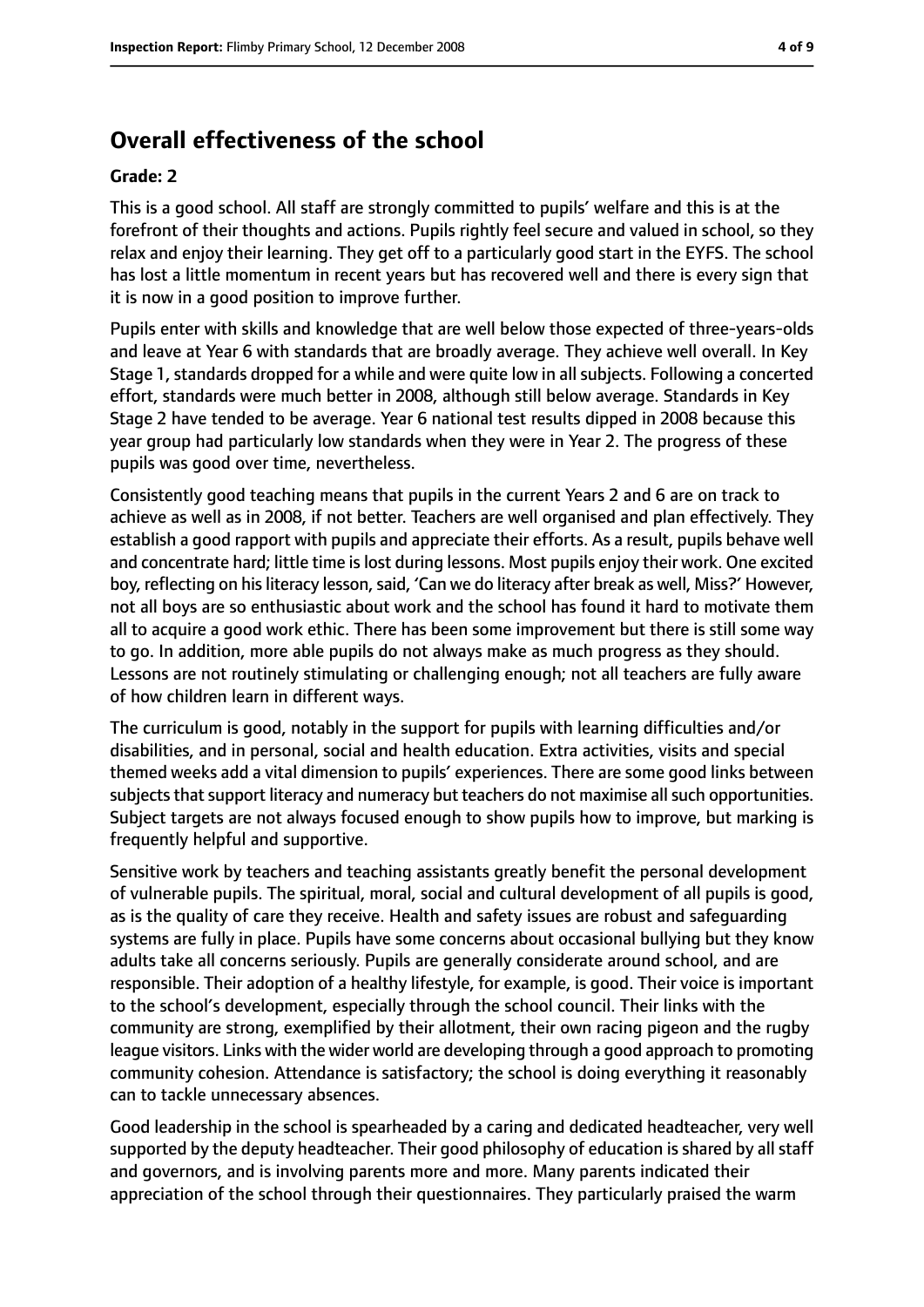atmosphere of the school, the approachability of staff and the quality of teaching. One wrote, 'I wouldn't want my child going to any other school.' Governors are an integral part of the school's development and their expertise is helpful with, for instance, finance and building maintenance.

The school has the right priorities to move forward; progress over time has been good. It has maintained its qualities from the last inspection and has improved various aspects, including the EYFS, parental links and support for pupils with special needs. However, it has not fully resolved all its issues. This is mainly because its improvement plans are not based enough on skilful analyses and are not linked tightly to outcomes for pupils.

### **Effectiveness of the Early Years Foundation Stage**

#### **Grade: 2**

Provision in the EYFS is good and improving. The new leadership is very good. The efficient organisation, robust welfare arrangements and close teamwork among staff give children a good start to school. The systems for assessing children's progress are excellent. Everything that children do is noted and scrupulously recorded so that work can be carefully planned to meet their needs. The curriculum is good and allows free flow between the inside and outside learning areas, whatever the weather. The giant umbrella is an inspiration. There is a good range of activities and some that are very stimulating. A story about African animals, for example, that featured tropical fruit such as mangoes and guavas, broadened the children's knowledge and widened their eyes. The tasting afterwards was an even better experience.

Children develop very well in all aspects. From low starting points, they achieve well although levels of development remain below average by the end of Reception, especially in language, mathematical development and knowledge of the world. Teaching is good, often very good. There is a lovely atmosphere and a close rapport between children and all staff. This enables children to work productively on their own, whilst benefiting from clear direction and sensitive guidance from staff. Behaviour is good and children develop independence, for example, by selecting their own fruit snack and recording their choice. Good links with parents are evident in the impressive homework books that successfully encourage parents to support learning at home.

#### **What the school should do to improve further**

- Ensure that all pupils benefit from a consistently good level of stimulus and challenge, especially boys and more able pupils.
- Improve management by ensuring that development planning is rooted firmly in clear analyses of strengths and weaknesses and that action plans are more closely linked to pupils' achievement and personal development.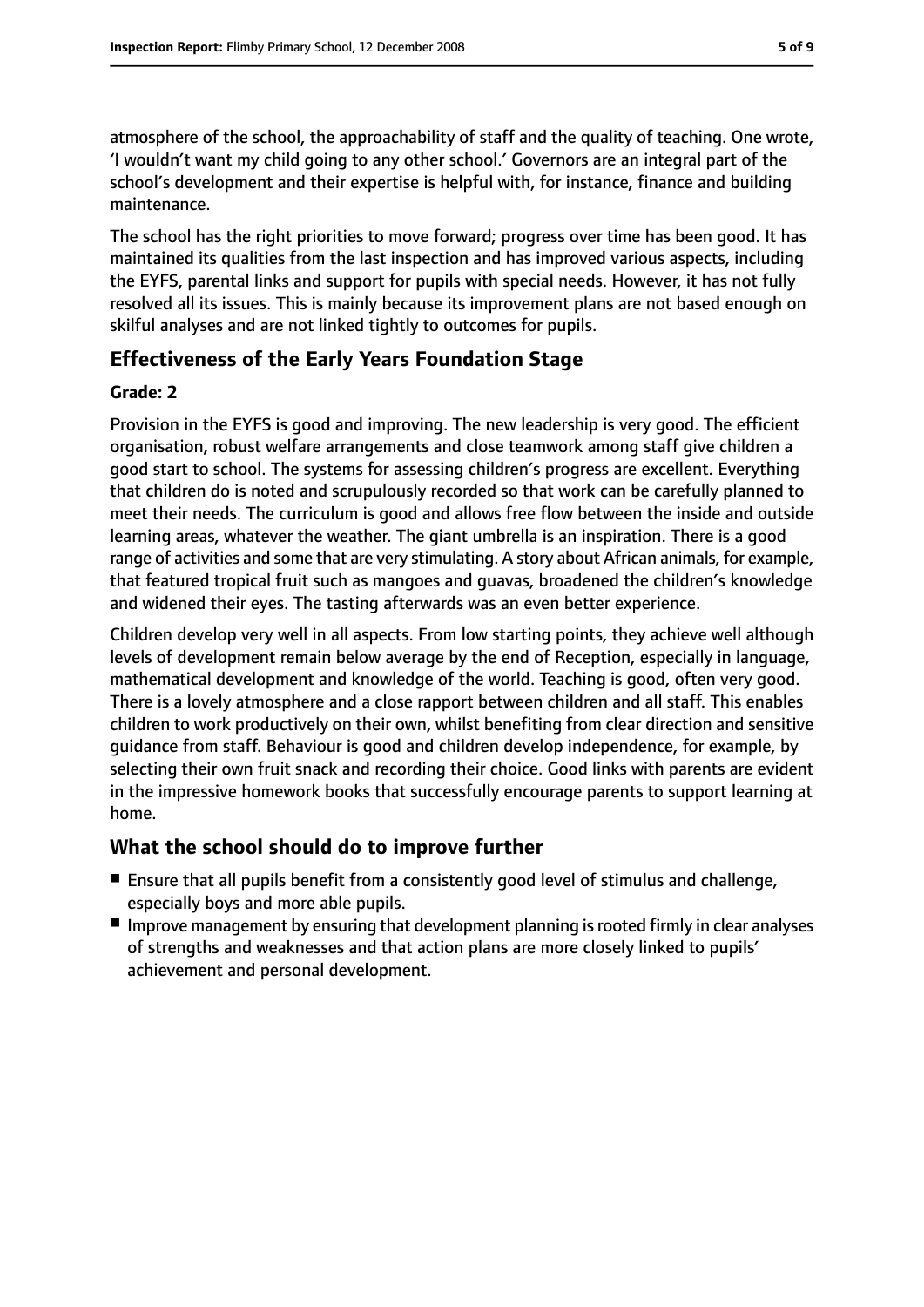**Any complaints about the inspection or the report should be made following the procedures set out in the guidance 'Complaints about school inspection', which is available from Ofsted's website: www.ofsted.gov.uk.**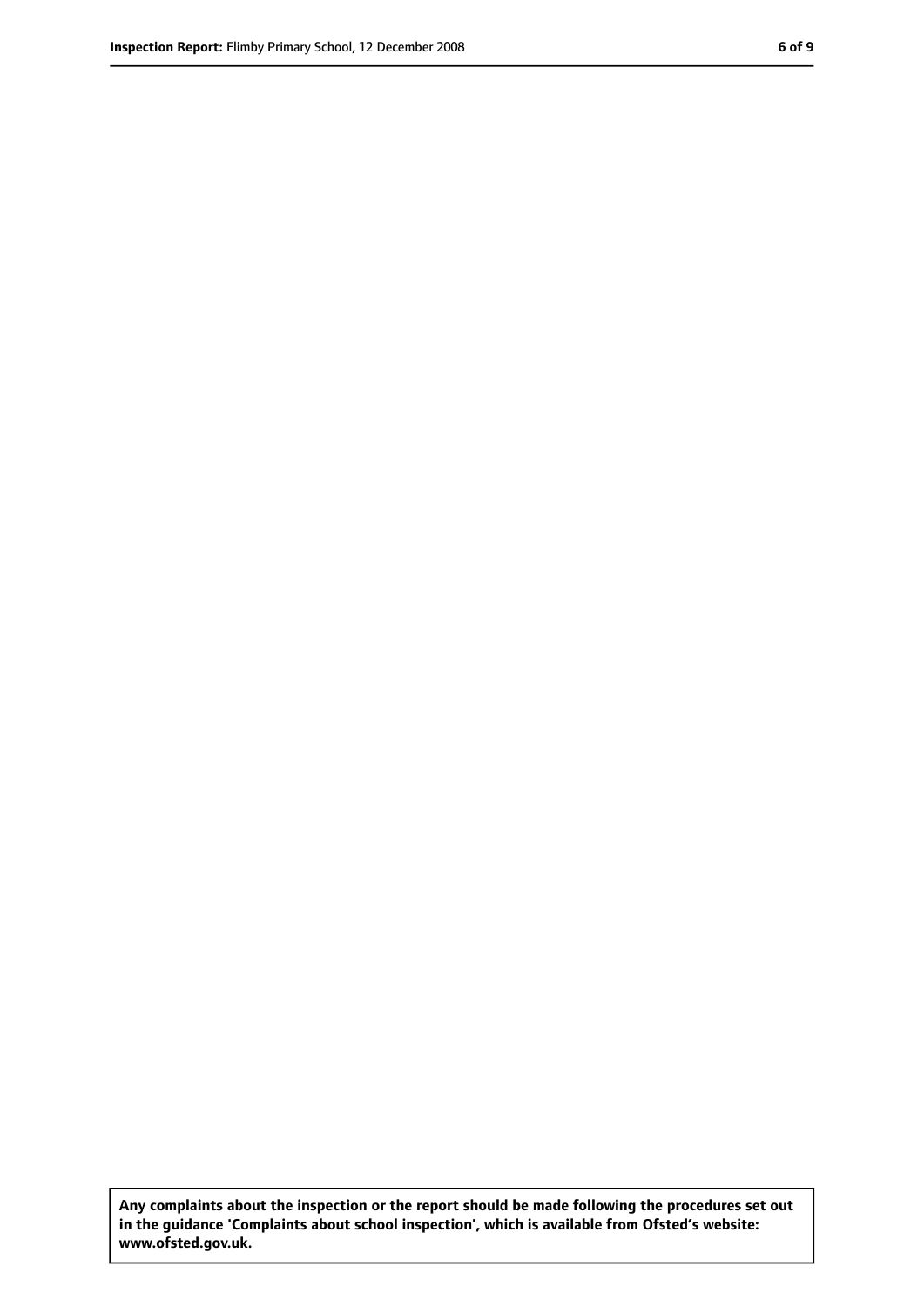# **Inspection judgements**

| \ Key to judgements: grade 1 is outstanding, grade 2 good, grade 3 satisfactory, and | <b>School</b>  |
|--------------------------------------------------------------------------------------|----------------|
| arade 4 inadequate                                                                   | <b>Overall</b> |

#### **Overall effectiveness**

| How effective, efficient and inclusive is the provision of<br>education, integrated care and any extended services in meeting the<br>needs of learners? |     |
|---------------------------------------------------------------------------------------------------------------------------------------------------------|-----|
| Effective steps have been taken to promote improvement since the last<br>inspection                                                                     | Yes |
| How well does the school work in partnership with others to promote learners'<br>well being?                                                            |     |
| The capacity to make any necessary improvements                                                                                                         |     |

## **Effectiveness of the Early Years Foundation Stage**

| How effective is the provision in meeting the needs of children in the<br>EYFS?              |  |
|----------------------------------------------------------------------------------------------|--|
| How well do children in the EYFS achieve?                                                    |  |
| How good are the overall personal development and well-being of the children<br>in the EYFS? |  |
| How effectively are children in the EYFS helped to learn and develop?                        |  |
| How effectively is the welfare of children in the EYFS promoted?                             |  |
| How effectively is provision in the EYFS led and managed?                                    |  |

#### **Achievement and standards**

| How well do learners achieve?                                                                               |  |
|-------------------------------------------------------------------------------------------------------------|--|
| The standards <sup>1</sup> reached by learners                                                              |  |
| How well learners make progress, taking account of any significant variations<br>between groups of learners |  |
| How well learners with learning difficulties and/or disabilities make progress                              |  |

#### **Annex A**

<sup>&</sup>lt;sup>1</sup>Grade 1 - Exceptionally and consistently high; Grade 2 - Generally above average with none significantly below average; Grade 3 - Broadly average to below average; Grade 4 - Exceptionally low.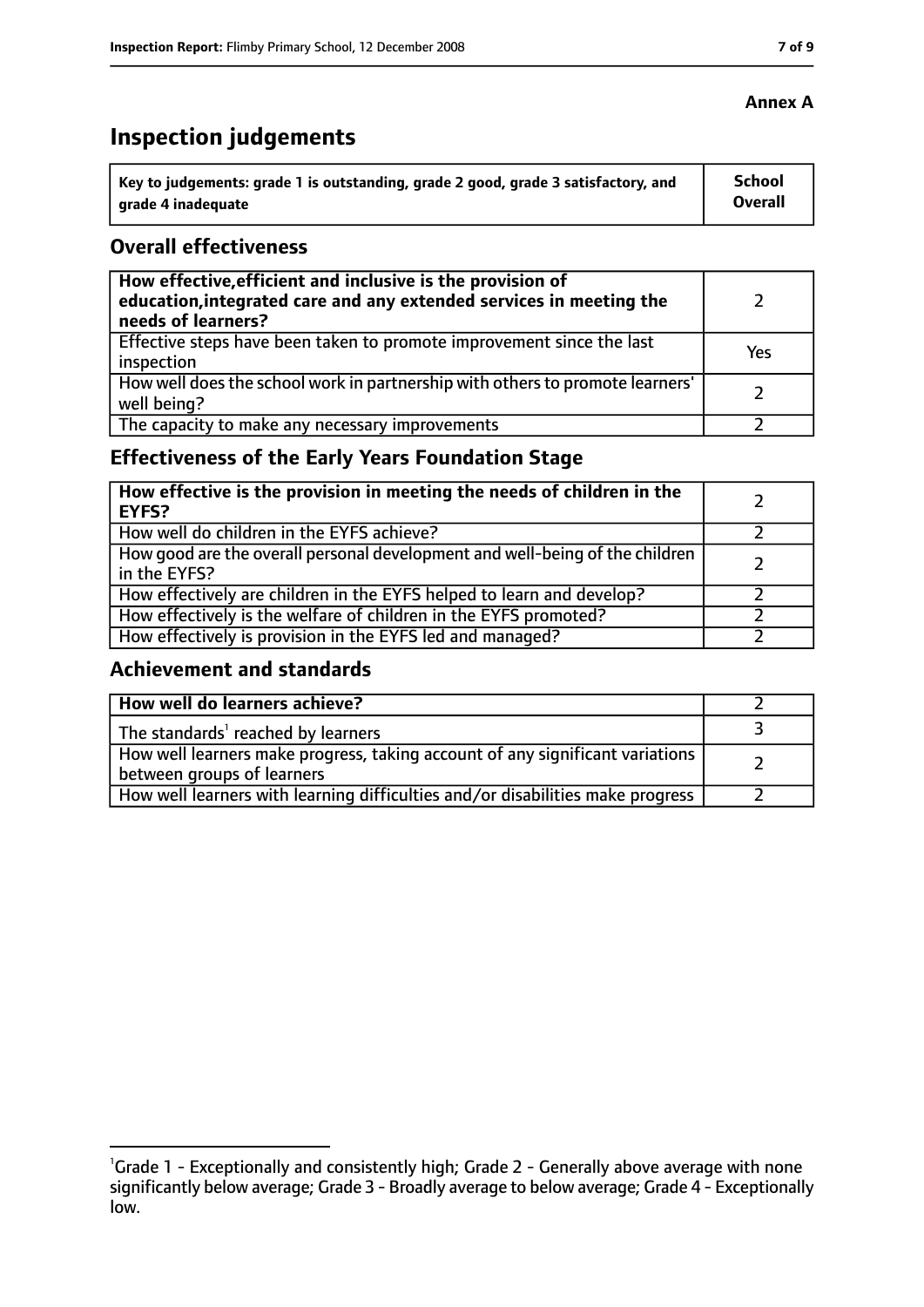## **Personal development and well-being**

| How good are the overall personal development and well-being of the<br>learners?                                 |  |
|------------------------------------------------------------------------------------------------------------------|--|
| The extent of learners' spiritual, moral, social and cultural development                                        |  |
| The extent to which learners adopt healthy lifestyles                                                            |  |
| The extent to which learners adopt safe practices                                                                |  |
| The extent to which learners enjoy their education                                                               |  |
| The attendance of learners                                                                                       |  |
| The behaviour of learners                                                                                        |  |
| The extent to which learners make a positive contribution to the community                                       |  |
| How well learners develop workplace and other skills that will contribute to<br>their future economic well-being |  |

# **The quality of provision**

| How effective are teaching and learning in meeting the full range of<br>learners' needs?              |  |
|-------------------------------------------------------------------------------------------------------|--|
| How well do the curriculum and other activities meet the range of needs and<br>interests of learners? |  |
| How well are learners cared for, quided and supported?                                                |  |

## **Leadership and management**

| How effective are leadership and management in raising achievement<br>and supporting all learners?                                              |     |
|-------------------------------------------------------------------------------------------------------------------------------------------------|-----|
| How effectively leaders and managers at all levels set clear direction leading<br>to improvement and promote high quality of care and education |     |
| How effectively leaders and managers use challenging targets to raise standards                                                                 |     |
| The effectiveness of the school's self-evaluation                                                                                               |     |
| How well equality of opportunity is promoted and discrimination eliminated                                                                      |     |
| How well does the school contribute to community cohesion?                                                                                      |     |
| How effectively and efficiently resources, including staff, are deployed to<br>achieve value for money                                          |     |
| The extent to which governors and other supervisory boards discharge their<br>responsibilities                                                  |     |
| Do procedures for safequarding learners meet current government<br>requirements?                                                                | Yes |
| Does this school require special measures?                                                                                                      | No  |
| Does this school require a notice to improve?                                                                                                   | No  |